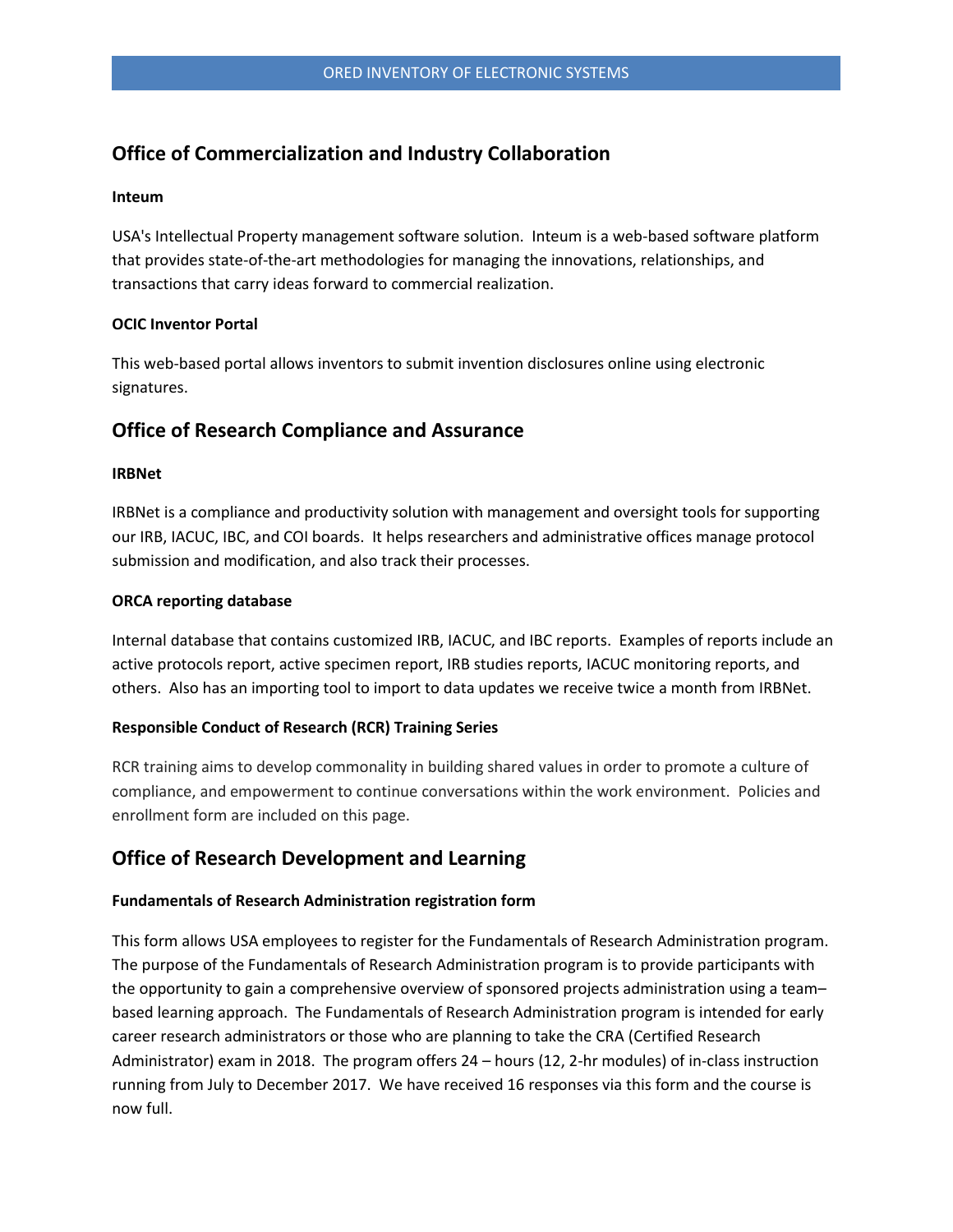#### **Research Education and Learning Portal**

 Contains research education resources on such topics as responsible conduct of research, lab safety, chemical safety, research administration, and others.

### **InfoReady Review**

Software by subscription platform for managing limited submission and internal funding competitions.<br>This platform can be used for any internal process that requires the collection and retention of documents, review (sequential or parallel) and approval and post-event reporting/tracking.

#### **PIVOT/Gallery**

 opportunites for funding, funding insights and articles, and calls for papers. Also provide usage activity Pivot is a funding search engine used to search for research/funding opportunities. It includes and stats reporting for administrative purposes. Gallery is the public-facing version of the PIVOT software, which provides information on individual USA scholars, including their expertises, affiliations, degrees, and certifications.

#### **Research Development and Learning Twitter - @usardl**

 interesting or exciting news to the public regarding developments in the world of research development Twitter account used by the Office of Research Development and Learning. Used to communicate and learning.

#### **Research Training Resources page**

 This webpage is a central location for information on available research training. It includes a "Research and Laboratory Safety Training Matrix". This matrix outlines the minimum training requirements for personnel, including undergraduate/graduate students involved in research activities or working in a laboratory setting. It also provides training on use of human subjects, use of animal subjects, biological, agents, financial conflict of interest, responsible conduct of research, research administration, and a training events calendar.

## **Office of Research Innovation**

#### **Qualtrics**

 create and distribute surveys to their target audience. Includes reporting to properly analyze and Qualtrics is a comprehensive experience management software. It allows faculty, students, and staff to interpret the results. Now available campus-wide.